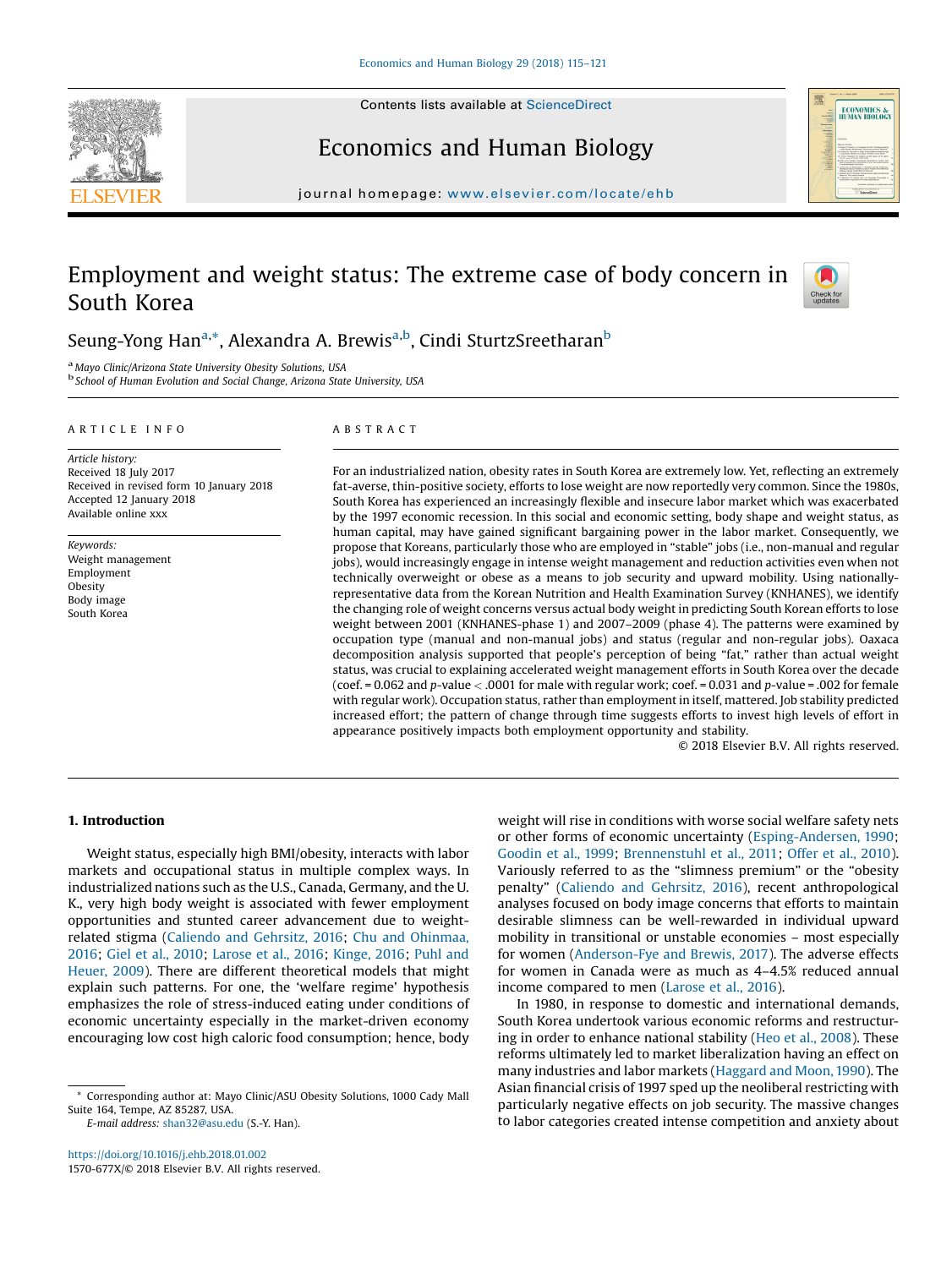job acquisition and security as reliance on 'the market' increased (Lowe-Lee, 2006). The labor market restructuring combined with pronounced, South Korea provides a special case to consider how weight and job markets interact, particularly testing the proposition that efforts around management of weight appearance may be crucial to understanding employment opportunity and stability. The availability of prospective, nationally-representative KNHANES data from South Korea provides the means.

## 1.1. Weight and body image in South Korea

South Korea is an especially interesting context to consider how job markets shape body weight, most simply because it is such an extreme case. By gender, only 6.1% of South Korean men and 4.6% of South Korean women were categorized as obese (BMI  $\geq$  30 kg/m<sup>2</sup>) in 2015 (data available at <http://stats.oecd.org>). Despite this low level of obesity, South Korea has some of the highest levels of explicit stigmatization of larger bodies (Marini et al., 2013; Brewis et al., 2017) as well as disordered eating and body dissatisfaction in the world (Pike et al., 2014). Everyday conversations between people (Kim, 2014; Schwekendiek et al., 2013) and the mass media have been two effective means of spreading a strong culture of lookism in Korea (Schwekendiek et al., 2013; Lim and Kim, 2012; Han, 2003).

In fact, regardless of their actual weight, both men and women in Korea are held to be obsessed with dieting and body modification (Han, 2003; Jung and Lee, 2009). The obsession with achieving a perfect, slim body image in South Korea is a relatively modern social phenomenon, with scholarly documentation of a recent shift from traditional Confucian body ideals to contemporary ideals that are globally influenced (Cho, 2009; Kim, 2009; Kim, 2003; Woo, 2004). While elective cosmetic surgery became increasingly available in the late 1950s (DiMoia, 2014; Woo, 2004), the emphasis on a particular look and shape of the body was especially aggravated after South Korea's financial crisis in 1997. Increasing attention was paid to physical attractiveness, precipitating a rise in the popularity of fitness, body management, and cosmetic surgery (Cho, 2009; Kim and Lennon, 2006) boosted by the upsurge in internet usage since the 1990s (Park, 2007).

## 1.2. Heightened job insecurity and bargaining power of appearance in South Korea

In trying to understand the factors contributing to this overall upward trend in body concerns for both genders, it is important to take into account South Korea's underlying economic and labor situation in combination with the increasingly strict attention to body ideals and norms and the importance of adherence to them. South Korea experienced high economic growth in the 1980s; as this began to slow down in the early 1990s, labor reform (among other things) was targeted as a means to revive the lagging economy (Heo et al., 2008). In 1997, the world global financial crisis drove the Korean currency down from 844 won to the US dollar to 2000 won to the dollar (Shin, 2013: 336). This economic recession, so-called IMF crisis, accelerated the financial/economic restructuring by the Korean government that legally allowed Korean companies to replace permanent jobs with precarious and temporary ones leading to markedly lower job security (Lee, 2011; Shin, 2013).

This economic context places South Korea firmly within the "liberal welfare regime" category within the theory of welfare regime (Esping-Andersen, 1990). The theory groups countries into three regimes based on the level of decommodification of labor: liberal welfare regime, conservative welfare regime, and social demographic regime. According to this theory, in countries with a high degree of market liberalism, a high level of stress is associated with work-related (in)security; this characterization effectively describes South Korea since the government-driven market reform in the 1990s. In fact, people who retain their regular worker status tend to experience intense pressure as they witness their coworkers being laid off or involuntarily retired and begin to worry intensely about their own situation (see Matanle et al., 2008).

The theory also suggests a significant association between stress-induced "job insecurity" and changes in eating behavior leading to obesity. Offer et al. (2010) empirically tested this association by using the ILO index of economic security and found that employment security, among multiple factors, had a significant and negative association with obesity especially in countries with a liberal market. They argue that this can be explained by the changing nature of the bargaining power of individuals with different levels of job security. Specifically, like in most developed countries, as individuals collect more human capital through education, the power to bargain collectively in labor markets reduces, but the power to bargain individually increases. In other words, compared to negotiation through collective actions like unionization, individual human capital becomes a crucial factor in the acquisition and maintenance of job security especially in the context of high job insecurity. Their findings suggest that those individuals who are rich in human capital are less likely to be under a high level of stress and hence less likely to be obese than those who are poor in human capital. In such instances, the social capital accrued to the body ultimately imbues physical appearance with considerable power. This is particularly underscored in the realm of labor (Larose et al., 2016; Chu and Ohinmaa, 2016; Kinge, 2016), particularly among white collar jobs (see Caliendo and Gehrsitz, 2016) in the labor market (Kim and Han, 2017; Kim et al., 2012), especially given the requirement that a job applicant submit a photography with each application.

The problem is that appearance, as a form of important human capital in the context of a high level of lookism in South Korea, fades or changes over time. Thus, even people with secure jobs are constantly under pressure to be thin and to maintain their weight status. This pushes people not only to continuously worry about the status of their body shape, weight, and facial beauty but also to manage these features even when it is not required clinically.

These considerations lead to the hypothesis that increased body image concern is one of the main factors driving increasing numbers of Koreans to engage in activities designed specifically to lose weight. We propose that this was driven not only by increasing proportions of overweight or obese Koreans over time, but also by more people perceiving themselves to be "a little bit fat" or "very fat." And, drawing on the general principles underlying the welfare regime hypothesis, we also considered if this expected pattern would be more evident among Koreans with stable or secure employment (i.e., non-manual or regular employment) compared to Koreans with unstable or insecure employment (i.e, manual or non-regular employment). A close, detailed analysis of labor categories with regard to body image and weight management practices in South Korea exposes the ways in which attention to the body, specifically in terms of weight and weight management, maps unevenly across occupation types and statuses.

Previous studies in Korea emphasize the important role of body image in explaining weight management practices outside of the Western context as well. The study of Kim et al. (2008) found a mediating effect of body image on the association between body mass index and unhealthy weight control behaviors (e.g., skipping meals, taking diet pills/products, using laxatives/diuretics, or weight loss surgeries) in the context of Seoul, South Korea's capital city. A similar study using a nationally representative sample collected in 2008 also found that body image played a significant role in the association between body mass index and weight loss (Boo, 2013). The study by Joh et al. (2013) also revealed a significant